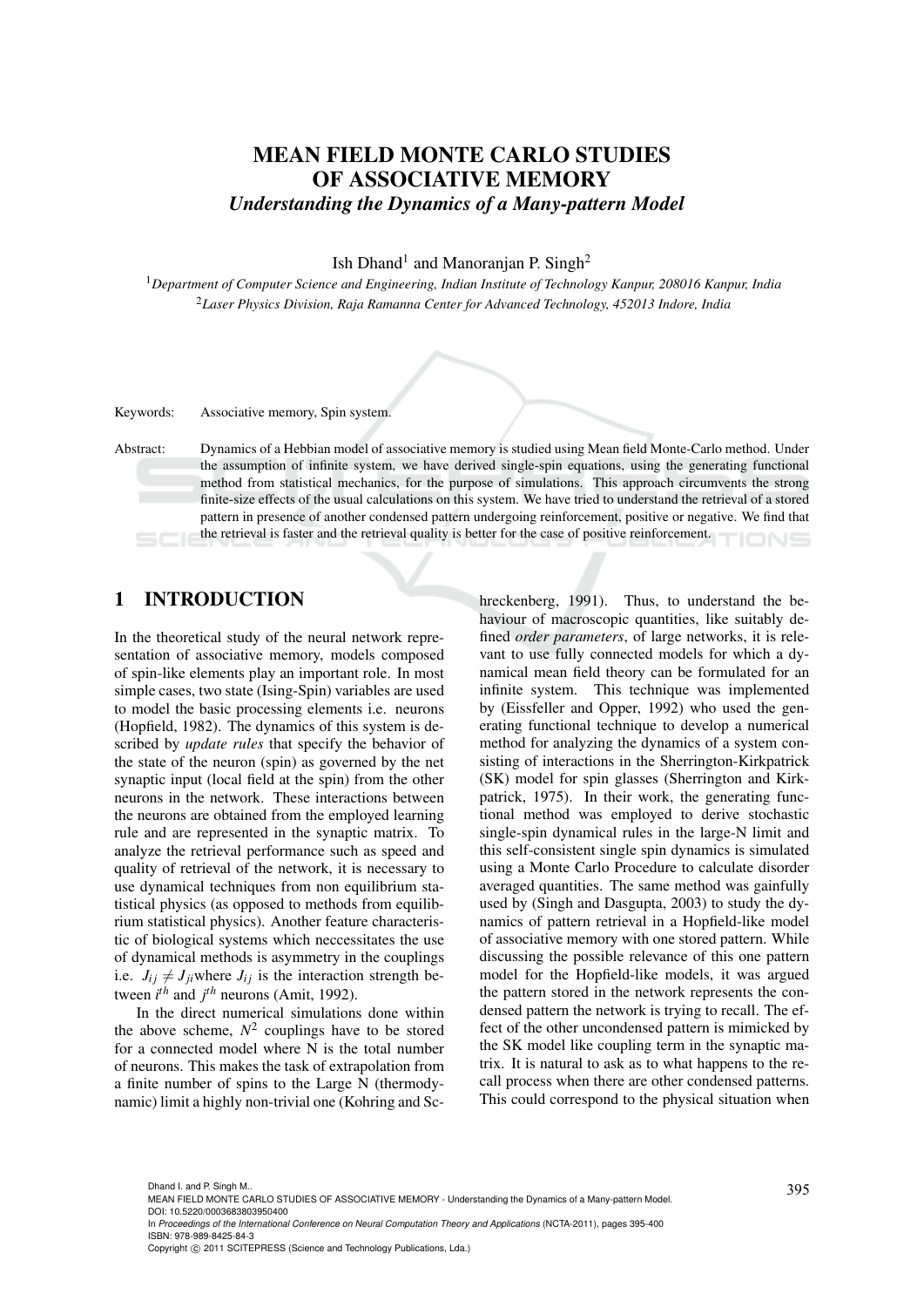other patterns are *recollected (with a positive acquisition strength) or* forgotten (with a negative acqisition strength). In an attempt to answer this question we generalize the method for the two patterns (further generalization for more than two patterns is straightforward).

The present work focuses on a neural network model of associative memory with two binary patterns. The synaptic matrix consists of two parts – one corresponding to the Hebbian learning (Hebb, 2002) of the patterns with respective acquisition strengths and the other corresponding to the coupling matrix of SK model. We oncentrate on the retrieval dynamics of the one of the stored patterns. The SK part in the synaptic matrix may effectively mimick the interference from a macroscopic number (of the order of number of neurons) 'other' uncondensed memories when the connection between this simple model and the Hopfield like models is sought. In this framework, we can understand the effect of interference due to specific condensed patterns (those having a finite macroscopic overlap with the pattern under consideration) as opposed to just the interference from a large number of uncondensed (not having any macroscopic overlap with the initial pattern) patterns. We present the generating functional treatment used to derive the self-consistent stochastic dynamical rules and the results of the Monte-Carlo Simulation of the subsequent single-spin dynamics.

The paper is organized as follows: Section 2 describes, in detail, the model under consideration. In Section 3, we discuss the derivation of the Single Spin Equations in the Large N limit. Section 4 details the method used to simulate the single spin equation. We conclude with results and discussions in Section 5.

# 2 ASYMMETRIC SK MODEL WITH MULTIPLE PATTERNS

#### 2.1 The Neurons and their Interaction

The model network is composed of *N* two-state neurons (Ising Spins)  $\sigma_i = \pm 1$ . Every neuron  $\sigma_i$  is interacting with all other neurons  $\sigma_i$  by couplings  $J_i$ ;

$$
J_{ij} = J_{ij}^{\text{SK}} + \frac{J_1}{N} \xi_i^1 \xi_j^1 + \frac{J_2}{N} \xi_i^2 \xi_j^2 + \dots, \quad i \neq j, \quad J_{ii} = 0,
$$
\n(1)

The first term represents the couplings in the SK Model with Random Asymmetric Interactions. This can be taken as the two (multi) pattern analogue of the *tabula non rasa* scenario proposed by Toulouse, Dehaene, and Changeux (Toulouse et al., 1986). The terms that follow it represent Hebbian Learning of memory patterns  $\xi_i^1$ ,  $\xi_i^2$ , ... with  $J_1, J_2, \ldots$  are the respective acquisition strengths for the patterns. The couplings  $J_{ij}^{\text{SK}}$  are independent Gaussian random variables for all  $i < j$  and are drawn from the distribution:

$$
P\left(J_{ij}^{\text{SK}}\right) = \sqrt{\frac{1}{2\pi/N}} \exp\left\{-\frac{\left(J_{ij}^{\text{SK}}\right)^2}{2/N}\right\}, \quad i < j. \tag{2}
$$

The information about the symmetry of the coupling matrix is expressed in terms of  $\eta$ , the average symmetry parameter:

$$
\left[J_{ij}^{\text{SK}}J_{ji}^{\text{SK}}\right] = \eta/N, \qquad (3)
$$

The Brackets, here, denote the (ensemble) average over the distribution of couplings. The values  $\eta = 1$ and  $\eta = -1$  correspond to symmetric couplings and fully antisymmetric couplings respectively. The case  $\eta = 0$  denotes totally uncorrelated couplings. Couplings with the average symmetry η can be constructed via[] PLELICATIONS

$$
J_{ij}^{\text{SK}} = \left[\frac{1+\eta}{2}\right]^{1/2} J_{ij}^{\text{s}} + \left[\frac{1-\eta}{2}\right]^{1/2} J_{ij}^{\text{as}}, \quad (4)
$$

Here,  $J_{ij}^{\rm s}(= J_{ji}^{\rm s})$  and  $J_{ij}^{\rm as} (= -J_{ji}^{\rm as})$ , the symmetric and the antisymmetric components of the SK interaction, are independent Gaussian random variables, for all  $i < j$ , and are drawn from the same distribution as that in Eq. (2). However for all the results reported here we have considered only the symmetrical couplings. The effect of asymmetry will be taken up elsewhere.

#### 2.2 The Dynamical Rule

In this work, we consider the noise-free (Zero Temperature) dynamics of the system with a synchronous update of all the spins as a response to the local field  $h_i(t)$  acting on each spin  $\sigma_i$ . At any elementary time step *t*, the update rule is given by:

$$
\sigma_i(t+1) = \text{sgn}(h_i(t)), \quad i = 1,\ldots,N,
$$
 (5)

Where

$$
h_i(t) = \sum_{j \neq i} J_{ij} \sigma_j(t),
$$
  
\n
$$
= \left[\frac{1+\eta}{2}\right]^{1/2} \sum_{j \neq i} J_{ij}^s \sigma_j(t) +
$$
  
\n
$$
\left[\frac{1-\eta}{2}\right]^{1/2} \sum_{j \neq i} J_{ij}^{as} \sigma_j(t) + \frac{J_1}{N} \xi_i^1 \xi_j^1 +
$$
  
\n
$$
\frac{J_2}{N} \xi_i^2 \xi_j^2 + \dots
$$
 (6)

The first term plays the role of the noise due to the interference from a large number (Finite fraction of the number of neurons) of patterns stored in the network.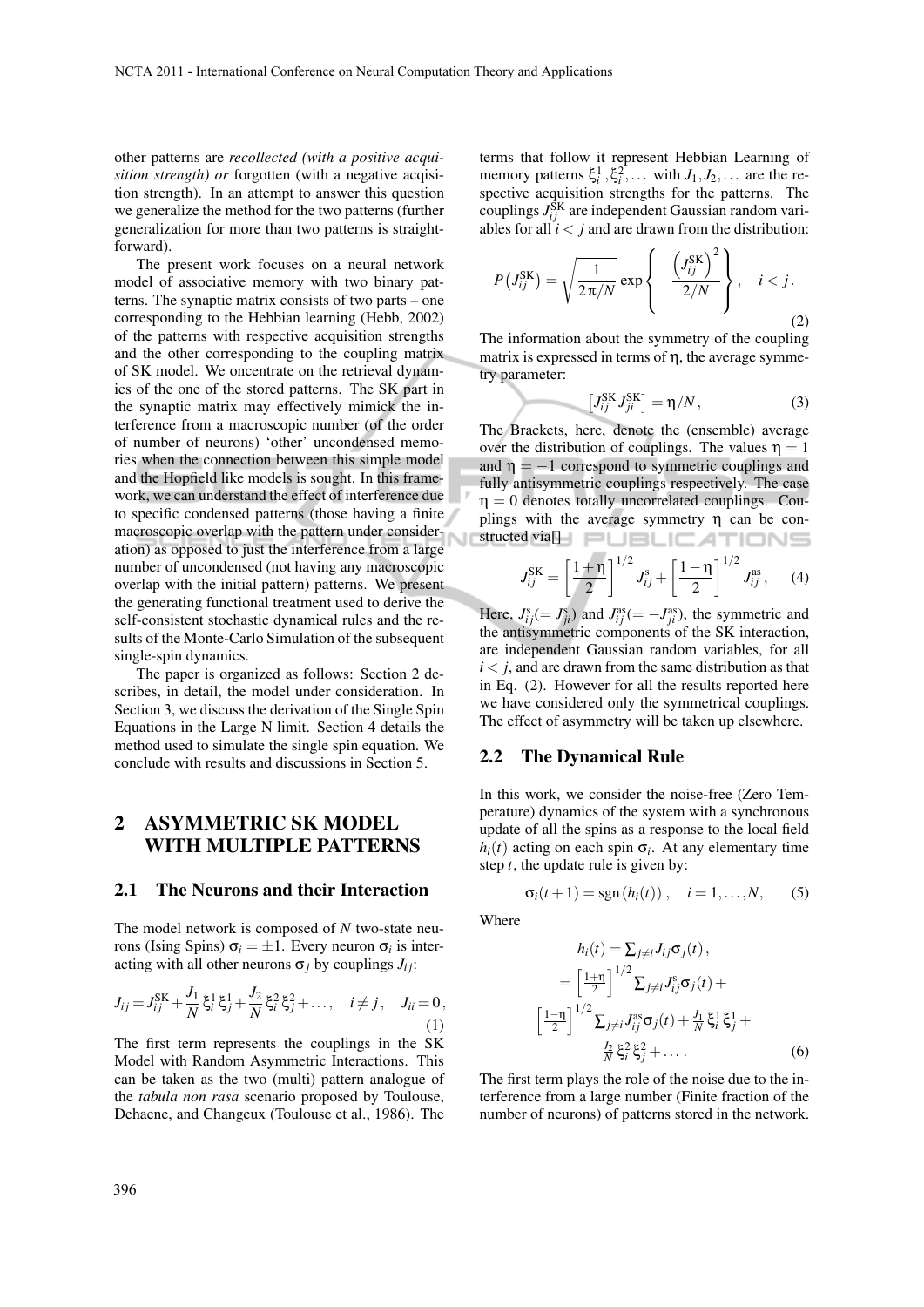The second one is the antisymmetric term from the synaptic matrix. The terms following that correspond to the pattern under retrieval and the interference term due to the other condensed pattern.

#### 2.3 Assessing the Retrieval Properties

In this paper, we aim to assess the retrieval properties of a network of associative memory with more than one condensed memories. We shall work in the framework of an initial value problem, in which the initial ( $t = 0$ ) neural network configuration,  $\{\sigma_i(0)\},\$ has an overlap  $m_k$  with the stored pattern  $\xi_i^k$ . The evolution of the system to a state that has overlap *m<sup>l</sup>* with a stored pattern  $\xi_i^l$  that is sufficiently close to unity is referred to as the successful of the latter pattern. In the presence of interference from an additional condensed pattern, the following quantities are of particular concern:

- 1. Retrieval quality, i.e., the degree of closeness of the final state to the relevant pattern under retrieval. ENCE AND HN
- 2. Convergence time, i.e., time taken by the neural network to converge to a final state close to the corresponding stored pattern.

The simulation is done on self-consistent single-spin dynamics that is obtained using the Dynamical Mean Field Theory described in the following section.

### 3 DYNAMICAL MEAN FIELD **THEORY**

Under the assumption that each spin is coupled to all the other spins we shall show that the internal field,  $h_i(t)$ , which depends explicitly on the states of all the spins, can be replaced by an effective 'mean field' which depends only on some macroscopic order parameters. This effective internal field is a timedependent random process and is different from the averaged internal field  $[h_i(t)]$ . The random processes for effective field  $h_i(t)$  can be constructed conveniently using the Dynamical Generating Functional technique. This effective field can be used to generate stochastic spin trajectories in a monte-carlo simulation.

We are interested in the statistical properties of a large, but finite number  $N_T$  of spin trajectories over  $t_f$  time steps, at the sites  $i = 1, ..., N_T$ , out of a system in which the total number of spins, *N*, may be very large. To derive these properties, we consider the dynamical generating function  $\langle Z(1) \rangle$ <sub>*J*</sub> for the local fields  $h_i(t)$ ,  $i = 1, \ldots, N_T$ ;  $t = 1, \ldots, t_f$  in a system

with just 2 patterns:

$$
\langle Z(\mathbf{l})\rangle_J = \langle Tr_{\sigma(t)} \int \prod_{i=1}^N \prod_{t=1}^{t_f} \{h_i(t) \Theta(\sigma_i(t+1))\} h_i(t) \times \delta(h_i(t) - [\frac{1+\eta}{2}]^{1/2} \sum_{j \neq i} J_{ij}^s \sigma_j(t) + [\frac{1-\eta}{2}]^{1/2} \sum_{j \neq i} J_{ij}^{as} \sigma_j(t) + \frac{J_1}{N} \xi_i^1 \xi_j^1 + \frac{J_2}{N} \xi_i^2 \xi_j^2) \} \times \exp(\sum_{t=0}^{t_f} \sum_{i=1}^{N_T} l_i(t) h_i(t)) \rangle_J.
$$
 (7)

Here,  $\langle \cdots \rangle$ *I* represents the average over the all possible random couplings and  $Tr_{\sigma}$  denotes the sum over all  $2^{N t_f}$  possible states of the spin-system,  $\sigma_i(t) = \pm 1$ .  $\Theta(x)$  and  $\delta(x)$  are the unit step function and the dirac delta function respectively. These functions ensure that only those 'spin paths'  $\sigma_i(t)$  which are consistent with the equations of motion (5) and (6)contribute to  $\langle Z(\mathbf{l})\rangle_J$ .

The calculation of  $\langle Z(1) \rangle$ <sub>*J*</sub> follows, closely, the derivation given in (Eissfeller and Opper, 1994) (for the asynchronous case with  $J_0 = 0$ , which in turn is a generalization of the derivation given by (Henkel and Opper, 1991) for the synchronous dynamics of a neural network. Analysis showed us that in the large-N limit, the generating function can be completely factorised into independent components for the  $N<sub>T</sub>$  spins:

$$
\langle Z(\mathbf{l})\rangle_J \propto \prod_{i=1}^{N_T} \left\langle Tr_{\sigma_i(t)} \int \prod_t \{dh_i(t) \Theta(\sigma_i(t+1))\} \exp\left\{i \sum_t l_i(t) h_i(t)\right\} \prod_t \delta\left(h_i(t) - J_1 m_1(t) \xi_i^2 -J_2 m_2(t) \xi_i^2 - \phi_i(t) - \eta \sum_s K(t,s) \sigma_i(s)\right)\right\}_\phi.
$$
 (8)

In this form of the generating function, we see that the dynamics of the spin system is described by the *uncorrelated system of dynamical equations*:

$$
\sigma_i(t+1) = \text{sign}(h_i(t)), \qquad (9)
$$

where

$$
h_i(t) = J_1 m_1(t) \xi_i^1 + J_2 m_2(t) \xi_i^2 + \phi_i(t) + \eta \sum_{s < t} K(t, s) \sigma_i(s) \,. \tag{10}
$$

We have effectively replaced the time-independent random couplings to other spins by a Gaussian random variables  $\phi_i(t)$ , with zero mean and covariance  $\langle \phi_i(t) \phi_i(s) \rangle_{\phi} = C(t, s)$ , introduced independently for each site *i*. In the above equation (Eq. 10),the first two terms in the above 'effective' local field come from the mean field theory and are responsible pattern retrieval, the third term is a Gaussian noise, while the fourth term represents a retarded self-interaction.

The order parameters can be rewritten in terms of the Gaussian averages:

$$
C(t,s) = \langle \phi(t)\phi(s) \rangle_{\phi} = \langle \sigma(t)\sigma(s) \rangle_{\phi}, \qquad (11)
$$

$$
K(t,s) = -i \langle \hat{h}(s) \sigma(t) \rangle_{\phi} = \left\langle \frac{\partial}{\partial \phi(s)} \sigma(t) \right\rangle_{\phi} (12)
$$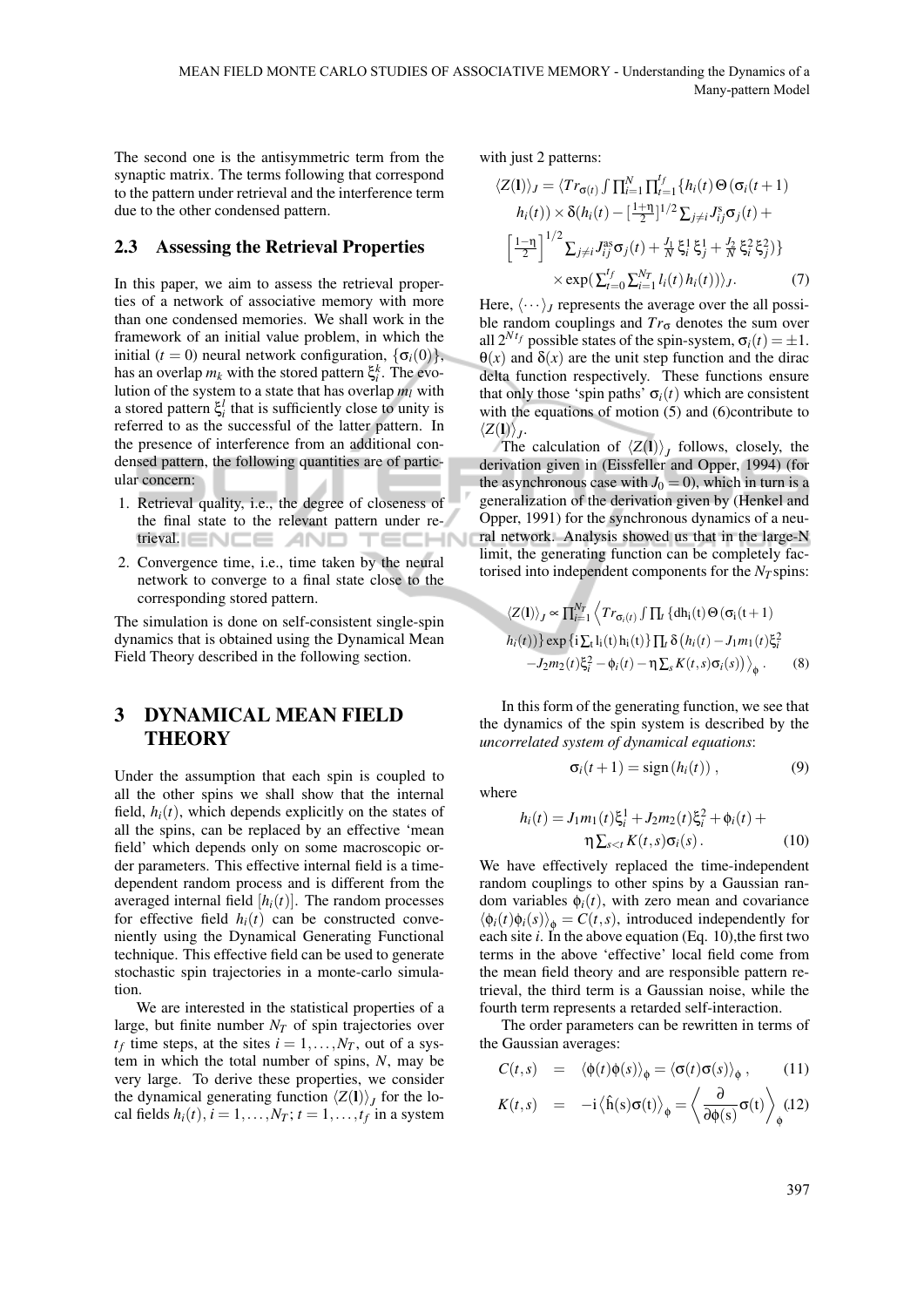From Eq. (12) we can physically interpret  $K(t, s)$  as a response function. In order to evaluate it, we express the above average of the partial derivative in terms of the correlation function  $\langle \sigma(t)\phi(s)\rangle$  using a discrete version of Novikov's theorem (Hanggi, 1978).

$$
\langle \sigma(t)\phi(s)\rangle = \sum_{\tau=0}^{t} K(t,\tau)C(\tau,s). \tag{13}
$$

## 4 RESULTS: RETRIEVAL PROPERTIES

# 4.1 Method: The Monte Carlo Simulations

We have used the effective single-spin equations, (9) and (10) to calculate the exact averages in the  $N \rightarrow \infty$ limit. To carry this out, spin variables have been expressed as explicit functions of the Gaussian Fields and integrations (weighted by the multivariate Gaussian) have been performed by a Monte-Carlo process. At each time step, the necessary averages over the system (of  $N \rightarrow \infty$  spins) have been calculated by summing over a system of large number  $(N_T)$  of single-spin trajectories.

To reduce the numerical errors of the Monte-Carlo integration, we have used  $N_t = 2.5 \times 10^6$ . Simulations over time scales of  $t_f = 100$  time steps can safely be carried out neglecting the error propagation effect from imperfections in the Gaussian random distribution used.

We have investigated the effect of an additional condensed pattern on the retrieval properties (including time and quality of retrieval) of a system. The additional condensed pattern may have a positive coupling strength (as in the case of *retrieval* of the memory) or negative (corresponding to the process of *forgetting* of a memory).

#### 4.2 The Evolution of Overlap with the Stored Pattern

Figures 1 and 2 show the time evolution of the overlap of the current state of the system with the respective stored pattern. While Fig. 1 refers to a system which is simultaneously in the process of *recollecting* another memory (with coupling strength  $(J_1 = 0.6)$ , Fig. 2 corresponds to a the negative recollection  $(J_1 = -0.6)$  or *(forgetting* of the second memory. The different curves represent different strength of the initial overlap of the system with the two memory pat-



Figure 1: Value of overlap of pattern at time *t* with one condensed pattern (with coupling strength  $J_0 = 1.5$ ) in presence of another pattern which has Positive coupling strength  $(J_1 = 0.6)$ .



Figure 2: Value of overlap of pattern at time *t* with one condensed pattern (with coupling strength  $J_0 = 1.5$ ) in presence of another pattern which has negative coupling strength  $(J_1 = -0.6)$ .

The following function fits the above results very well:

$$
m(t) = m_{\infty} + \text{const} \times t^{-a} \exp(-t/\tau). \qquad (14)
$$

Here,  $m_{\infty}$  is a measure of the quality of retrieval and  $\tau$ and *a* describe the speed of retrieval of the memory.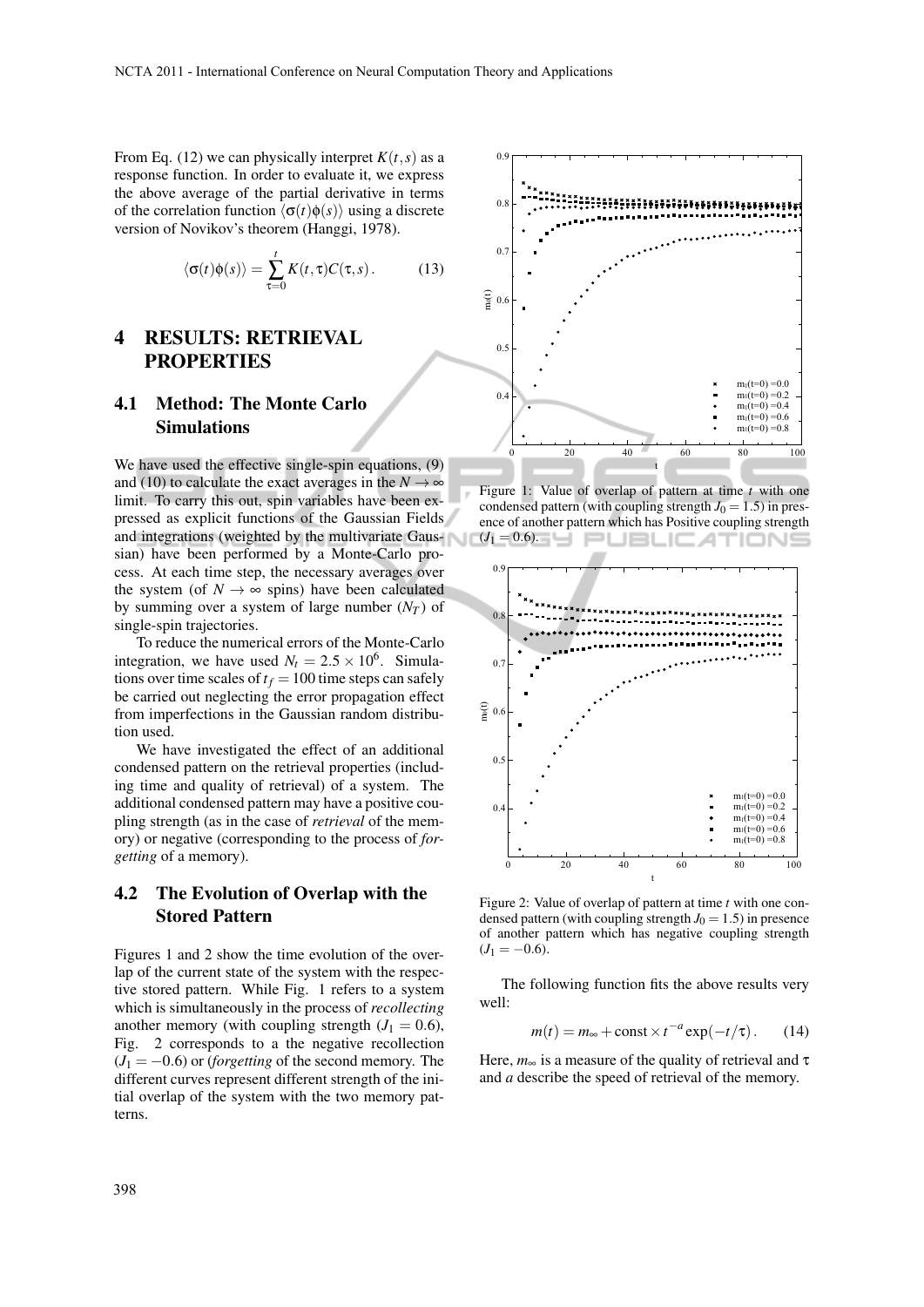#### 4.3 Speed of Retrieval

Figure 3 shows ratio of time of retrieval for additional coupling negative  $(J_1 = -0.6)$  to additional coupling positive  $(J_1 = 0.6)$  as it varies with initial overlap of the system with the additional stored pattern  $m_1(t = 0)$ . For small values of starting overlap with the additional memory, the case with recolection is faster than the one with forgetting of an additional stored pattern.



Figure 3: Variation of Ratio of time of retrieval for additional coupling negative  $(J_1 = -0.6)$  to additional coupling positive  $(J_1 = 0.6)$  w.r.t. initial overlap of the system with the additional stored pattern  $m_1(t=0)$ .

#### 4.4 The Quality of Retrieval

Figure 4 shows the difference between the quality of retrieval of a stored pattern for the cases of positve and negative coupling of additional pattern. In the model under consideration, it is clear that the presence of an additional memory which is being recollected leads to better retrieval quality.

# 5 CONCLUSIONS

We have studied the dynamics of associative memory using mean field Monte-Carlo method. In the case of an infinite system, we have derived and simulated single-spin dynamical equations. We find that the retrieval is faster and the retrieval quality is better in case another stored memory is being recollected as compared to the case in which another stored memory is being forgotten.



### ACKNOWLEDGEMENTS

This work was supported by the National Initiative on Undergraduate Sciences (NIUS) undertaken by the Homi Bhabha Centre for Science Education (HBCSE-TIFR), Mumbai, India. We thank Prof. Vijay Singh for helpful discussions.

#### REFERENCES

- Amit, D. J. (1992). *Modeling Brain Function: The World of Attractor Neural Networks*. Cambridge University Press.
- Eissfeller, H. and Opper, M. (1992). New method for studying the dynamics of disordered spin systems without finite-size effects. *Physical Review Letters*, 68(13):2094.
- Eissfeller, H. and Opper, M. (1994). Mean-field monte carlo approach to the Sherrington-Kirkpatrick model with asymmetric couplings. *Physical Review E*, 50(2):709.
- Hanggi, P. (1978). Correlation functions and masterequations of generalized (non-Markovian) langevin equations. *Zeitschrift fr Physik B Condensed Matter and Quanta*, 31(4):407–416.
- Hebb, D. O. (2002). *The organization of behavior: a neuropsychological theory*. L. Erlbaum Associates.
- Henkel, R. D. and Opper, M. (1991). Parallel dynamics of the neural network with the pseudoinverse coupling matrix. *Journal of Physics A: Mathematical and General*, 24(9):2201–2218.